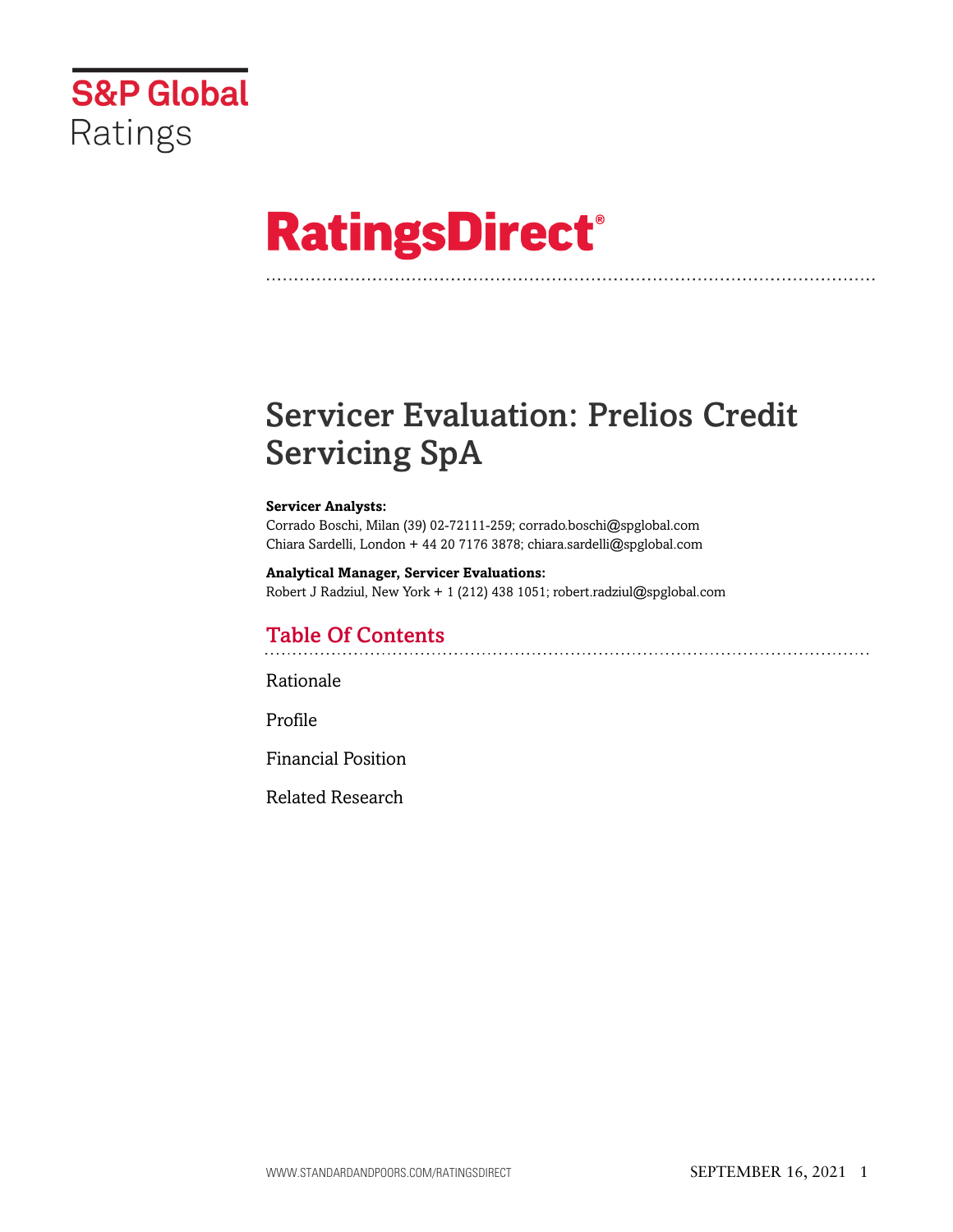# Servicer Evaluation: Prelios Credit Servicing SpA

| <b>Ranking Overview</b>                      |                        |                                                  |                                   |          |  |  |  |  |  |
|----------------------------------------------|------------------------|--------------------------------------------------|-----------------------------------|----------|--|--|--|--|--|
| Servicing category                           | <b>Overall ranking</b> | <b>Management and organization</b><br>subranking | Loan administration<br>subranking | Outlook  |  |  |  |  |  |
| Special servicer of commercial<br>mortgages  | <b>ABOVE AVERAGE</b>   | <b>ABOVE AVERAGE</b>                             | <b>ABOVE AVERAGE</b>              | Positive |  |  |  |  |  |
| Special servicer of residential<br>mortgages | <b>ABOVE AVERAGE</b>   | ABOVE AVERAGE                                    | <b>ABOVE AVERAGE</b>              | Positive |  |  |  |  |  |
| Master servicer of commercial<br>mortgages   | <b>ABOVE AVERAGE</b>   | <b>ABOVE AVERAGE</b>                             | <b>ABOVE AVERAGE</b>              | Stable   |  |  |  |  |  |
| Master servicer of residential<br>mortgages  | <b>ABOVE AVERAGE</b>   | <b>ABOVE AVERAGE</b>                             | <b>ABOVE AVERAGE</b>              | Stable   |  |  |  |  |  |
| Master servicer of unsecured<br>credits      | <b>ABOVE AVERAGE</b>   | <b>ABOVE AVERAGE</b>                             | <b>ABOVE AVERAGE</b>              | Stable   |  |  |  |  |  |
| Financial position                           | <b>SUFFICIENT</b>      |                                                  |                                   |          |  |  |  |  |  |

# <span id="page-1-0"></span>Rationale

S&P Global Ratings' overall rankings on Prelios Credit Servicing S.p.A. (PCS) as a master servicer of residential mortgages, commercial mortgages, and unsecured credits in Italy are ABOVE AVERAGE. Our overall rankings on PCS as a special servicer of residential and commercial mortgages in the same jurisdiction are ABOVE AVERAGE. Our ranking outlook on each of the rankings as a special servicer of residential and commercial mortgages is positive. Our outlook on our rankings on PCS as a master servicer are stable (see "Prelios Credit Servicing S.p.A. Rankings Affirmed; Special Servicer Ranking Outlooks Revised To Positive", published on Aug. 9, 2021).

PCS operates as an independent institutional financial intermediary listed on the financial intermediaries register managed by the Bank of Italy (BoI), according to article 106 of Italy's Consolidated Banking Act (TUB).

In March 2019, Prelios moved PCS' special servicing operations to Prelios Credit Solutions S.p.A (PRECSO). PRECSO operates as an authorized operator under article 115 of the Italian Home Office security law ("Testo Unico Legge Pubblica sicurezza" [T.U.L.P.S]). Since November 2019, PCS mandated to PRECSO some special servicing activity on two portfolios of unlikely-to-pay (UTP) credits originated by Intesa San Paolo (ISP): one securitized under PCS' supervision and one on the bank's balance sheet. At that time, the UTPs under PRECSO's management amounted to €9.5 billion, of which €1.3 billion was under the scope of our review, consisting of residential and commercial mortgages. This activity was the main step toward achieving the Group's strategic goal of entering the UTP market and consolidating its position in the Italian debt collection sector.

PCS as a master servicer oversees PRECSO's activity on almost 100% by gross book value (GBV) of PRECSO's total mortgage portfolio, with another master servicer monitoring PRECSO's activity on the remaining marginal portion.

Our rankings apply to the operations of PCS and PRECSO, as both subsidiaries work in close coordination with each other and share common Group resources (e.g., human resources and IT).

Our rankings reflect PCS':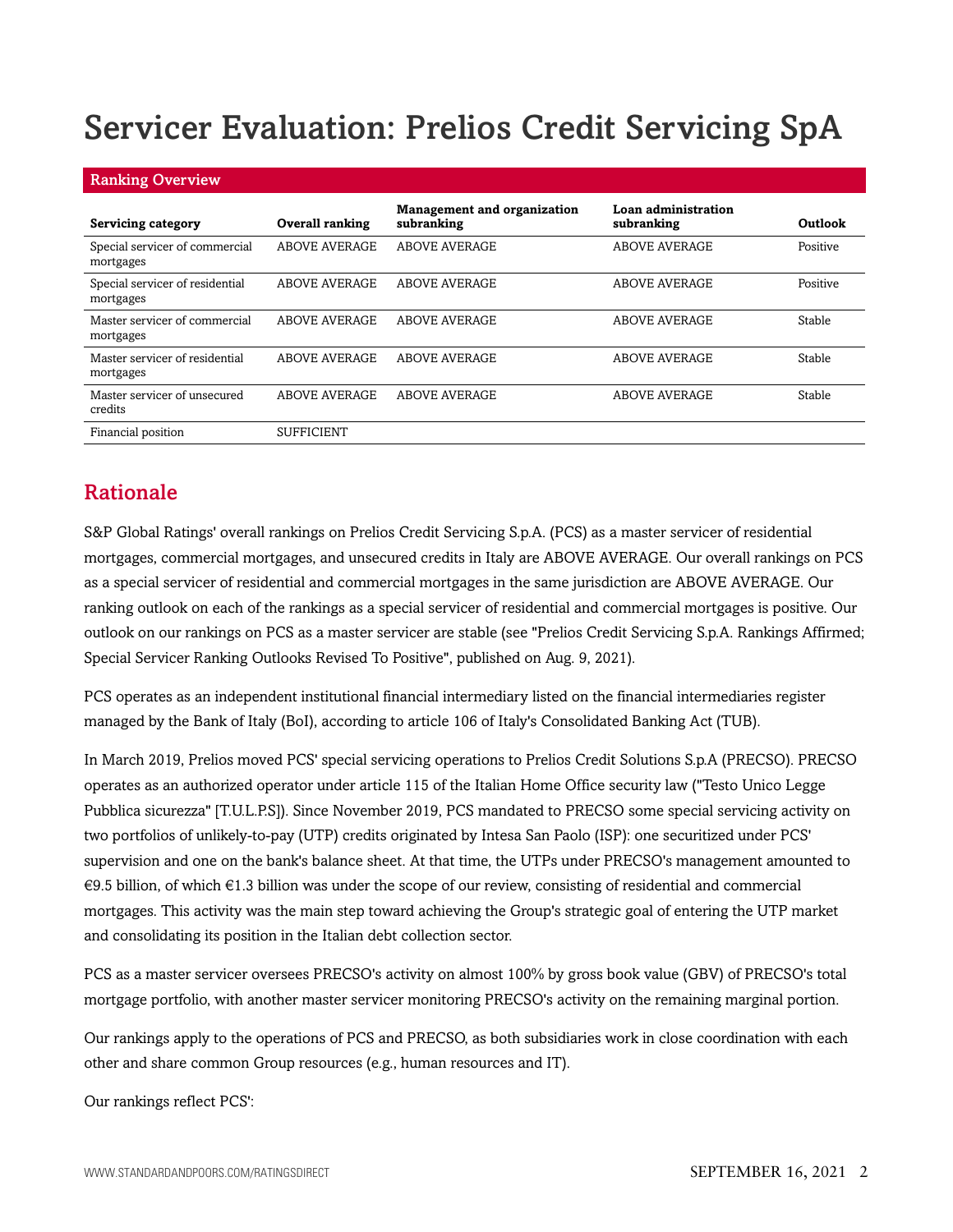- Ability to leverage the Group's real estate expertise and service offering, including brokerage, property management, and valuations;
- Ability to deliver and absorb substantial business and staff growth;
- Leadership position in the Italian UTP market, as reflected by its management of the largest Italian UTP overall portfolio serviced by a third-party servicer, accounting for roughly €8 billion as of Dec. 31, 2020;
- Executive team that is well-experienced in the Italian servicing market;
- Limited middle-management experience and staff tenure due to its workforce growth doubling over the last two years in line with portfolio expansion; this was counterbalanced by staff retention initiatives, including new appraisal reviews and long-term retention plans, leading to low turnover rates comparable to similarly ranked peers;
- Updated policies and procedures (P&Ps) that reflect recent organizational changes, subject to Prelios Group's oversight;
- Well-designed internal controls (IC) framework, including PCS IC functions that are part of the servicer's organization and PRECSO IC functions provided by the Group;
- Proprietary IT systems, which are frequently updated and effectively support the master and special servicing workflows and boarding activity, as well as newly implemented artificial intelligence solutions;
- Appropriate subservicer monitoring controls (including close oversight of PRECSO) governing the master servicing activity, despite a limited number of subservicers being monitored;
- Mixed team of internal loan managers and external loan managers fully dedicated to PRECSO, suitably sized to perform the special servicing activity, both for nonperforming loans (NPLs) and UTPs; and
- Sound reporting ability for internal and external purposes, further enhanced by the creation of a dedicated reporting team, which allows good control over the servicer's ongoing activity.

The ranking outlooks are stable as a master servicer of residential mortgages, commercial mortgages, and unsecured credits. The servicer's master servicing operations are supported by an experienced leadership team and reliable IT platform. In addition, PCS demonstrated its ability to attract new business and is currently building its track record in managing an expanded master servicing portfolio, despite a limited number of subservicers under monitoring.

We revised our ranking outlooks to positive from stable for PCS as a special residential and commercial mortgages servicer. PCS has demonstrated the ability to successfully complete and consolidate the transfer of special servicing staff and activities to PRECSO while delivering high-quality service standards across several asset classes through an extended period of transformation. The Group achieved these results through diligent planning and effective monitoring of the associated operative risks. The servicer introduced a new UTP-specific platform, which reports no issues since fourth-quarter 2020. We will monitor the system over an extended time and verify the servicer's ability to maintain it at the forefront of the servicing solutions. PRECSO is well-positioned to continue growing its portfolio while improving its operative capability to meet the needs of an ever-changing and highly competitive market. We will assess PRECSO's ability to absorb further business, improve staff tenure over time, and gain additional efficiency through IT systems innovation while maintaining solid IC and top-end service standards.

Since our prior review (see "Servicer Evaluation: Prelios Credit Servicing SpA," published Sept. 11, 2018), PCS has reported the following key changes: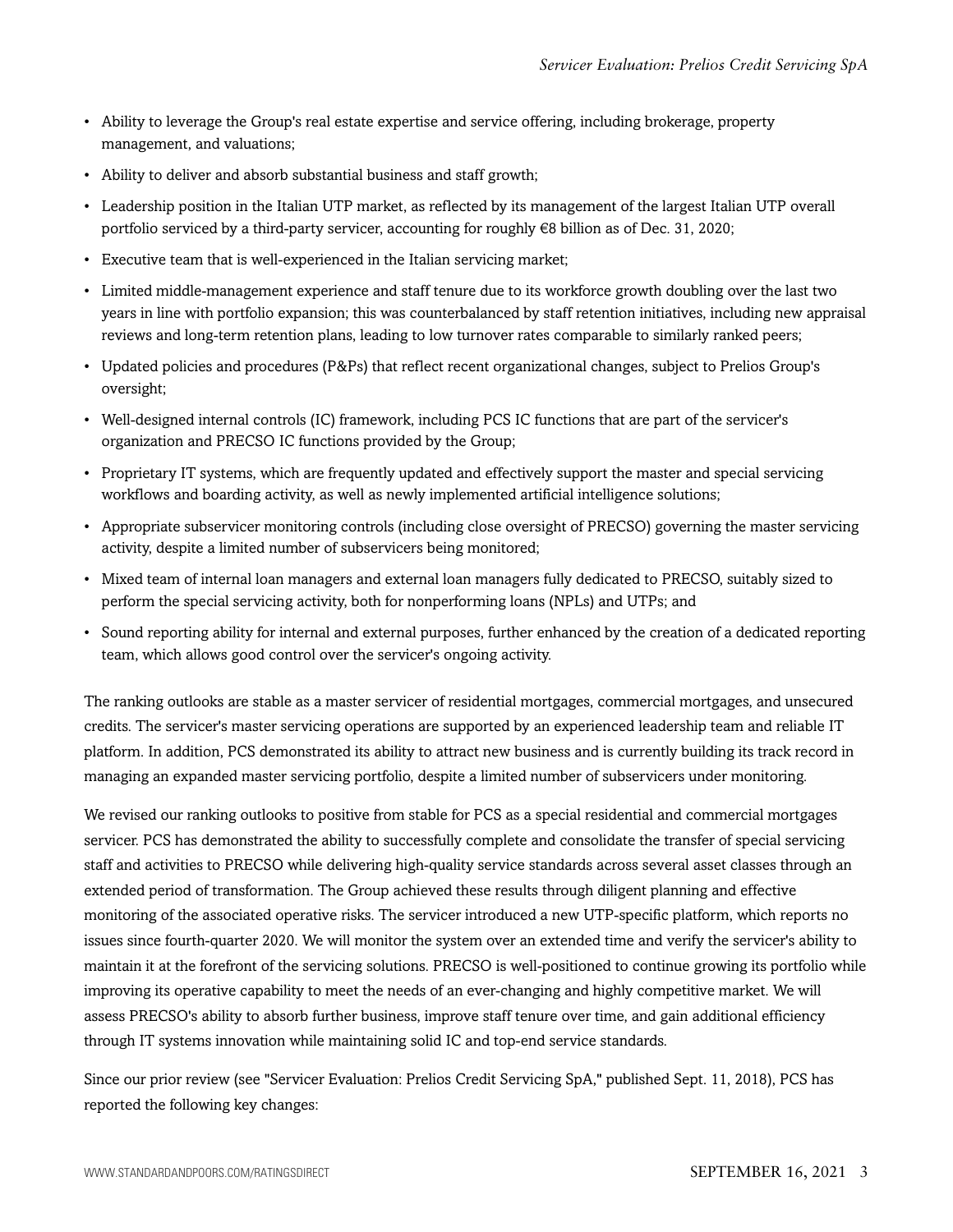- There was a significant increase in the master and special servicing portfolios under management, including the boarding of several new GACS transactions and the partnership with ISP to service its originated UTP portfolios.
- Upon PRECSO establishment, the Group transferred the IC responsibility over the special servicing operations from PCS to the Group itself.
- In June 2020, the servicer created new P&Ps for PRECSO and updated all other PCS P&Ps with the assistance of two external consultancy companies.
- In July 2019, the Group established a ring-fenced UTP management team within PRECSO that is fully dedicated to this asset class.
- In December 2020, the servicer finalized the development of Pegaso, a new in-house developed servicing system specific for UTP loans.
- The number of IC staff increased to five from the previous two within PCS, to address the additional master servicing portfolio growth.
- The servicer set up servicing operations in Padua to manage the growing special servicing portfolio.
- The servicer created a fully dedicated reporting function with eight staff, which was previously performed by the portfolio management team.

<span id="page-3-0"></span>The financial position is SUFFICIENT.

### Profile

PCS operates its servicing platform through its Milan head office, supported by branches in Rome and Padua. The company's clients include banks, investors, and special purpose entities (SPEs) with a focus on managing NPLs, leases, and UTPs.

In March 2019, Prelios moved PCS' special servicing operations to PRECSO, with the goal of having an entity exclusively acting as a debt collection agency.

In line with article 115 of the T.U.L.P.S, PRECSO can act as a special servicer in structured finance transactions under the supervision of an entity acting as master servicer, as well as special servicer on behalf of banks through outsourcing contracts. Today, PRECSO is special servicer on almost 100% of the portfolio by GBV under PCS' master servicer's responsibility.

PCS makes all decisions that may affect credit value (discounted pay-off [DPO], credit assignments, mortgage cancellations, etc.) in compliance with powers delegated by the SPE or the banks. PRECSO has no delegation authority.

Our rankings apply to PCS and PRECSO as both companies work in close coordination. Therefore, all comments referring to PCS apply to PRECSO as well, unless otherwise stated.

Besides PRECSO, PCS works closely with other companies of the Group, such as Integra, which offers property and facility management services, among others; Agency, the Group's advisory and brokerage company; and Valuations,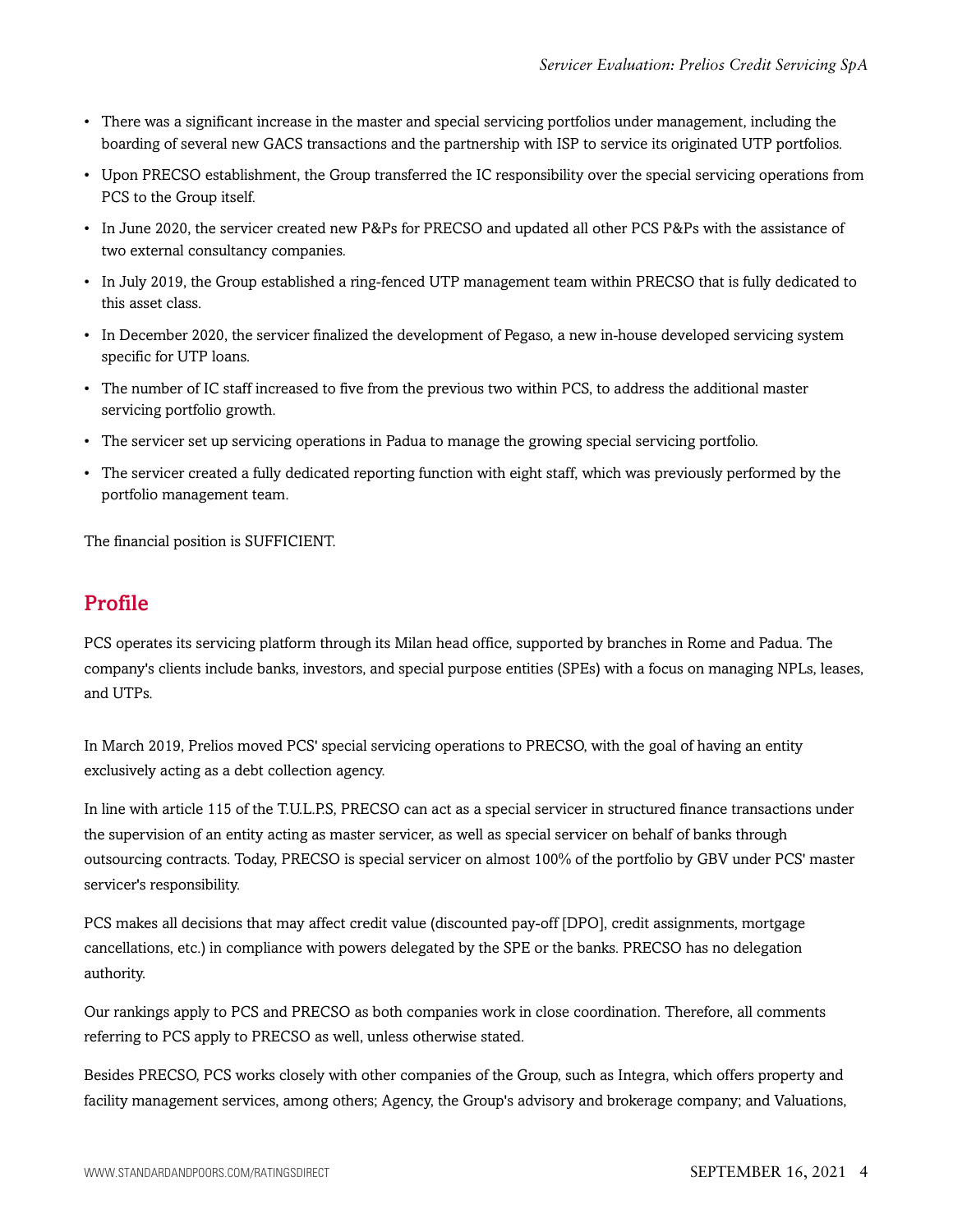which offers appraisals of real estate assets.

The Group supports PCS in areas such as IT, HR, communication, corporate affairs, treasury, safety, quality assurance, and administration.

The servicer has significantly increased its special and master servicing portfolios since our previous review. PCS' master servicing portfolio accounted for €23.6 billion as of December 2020. At the same date, PRECSO managed the following loans on PCS' behalf:

- NPLs for a total GBV of approximately  $\epsilon$ 13 billion (plus an additional  $\epsilon$ 8.8 billion of unsecured credits that are outside of the scope of our assessment); and
- UTPs for a total GBV of approximately  $€1.6$  billion (plus an additional  $€5.2$  billion of unsecured credits that are outside of the scope of our assessment).

#### **Table 1**

| <b>Portfolio Evolution (Master Servicing)</b>                         |        |                |        |        |        |  |  |  |
|-----------------------------------------------------------------------|--------|----------------|--------|--------|--------|--|--|--|
|                                                                       | 2016   | 2017           | 2018   | 2019   | 2020   |  |  |  |
| Portfolio description by GBV (bil. $\epsilon$ )                       |        |                |        |        |        |  |  |  |
| Overall master servicing portfolio under assessment                   | 7.2    | 6.4            | 22.7   | 25.9   | 23.6   |  |  |  |
| Master servicing portfolio under assessment by GBV (bil. $\epsilon$ ) |        |                |        |        |        |  |  |  |
| Residential mortgage master portfolio                                 | 2.2    | $\mathfrak{D}$ | 4.2    | 4.2    | 2.9    |  |  |  |
| Commercial mortgage master portfolio                                  | 1.7    | 2.1            | 9.9    | 11.3   | 12.1   |  |  |  |
| NRED master portfolio                                                 | 3.3    | 2.3            | 8.6    | 10.3   | 8.6    |  |  |  |
| Master servicing portfolio under assessment (# of cases)              |        |                |        |        |        |  |  |  |
| Residential mortgage master portfolio                                 | 12,686 | 10,664         | 22,970 | 23,796 | 16,495 |  |  |  |
| Commercial mortgage master portfolio                                  | 2,706  | 2,705          | 12,805 | 15,630 | 15,432 |  |  |  |
| NRED master portfolio                                                 | 20,451 | 10,714         | 47,425 | 58,010 | 60,141 |  |  |  |
| <b>Staff</b>                                                          |        |                |        |        |        |  |  |  |
| Overall staff                                                         | 65     | 70             | 104    | 189    | 254    |  |  |  |
| Master servicing staff                                                | 7      | 10             | 16     | 20     | 23     |  |  |  |

GBV--Gross book value. NRED--Non real estate related debt.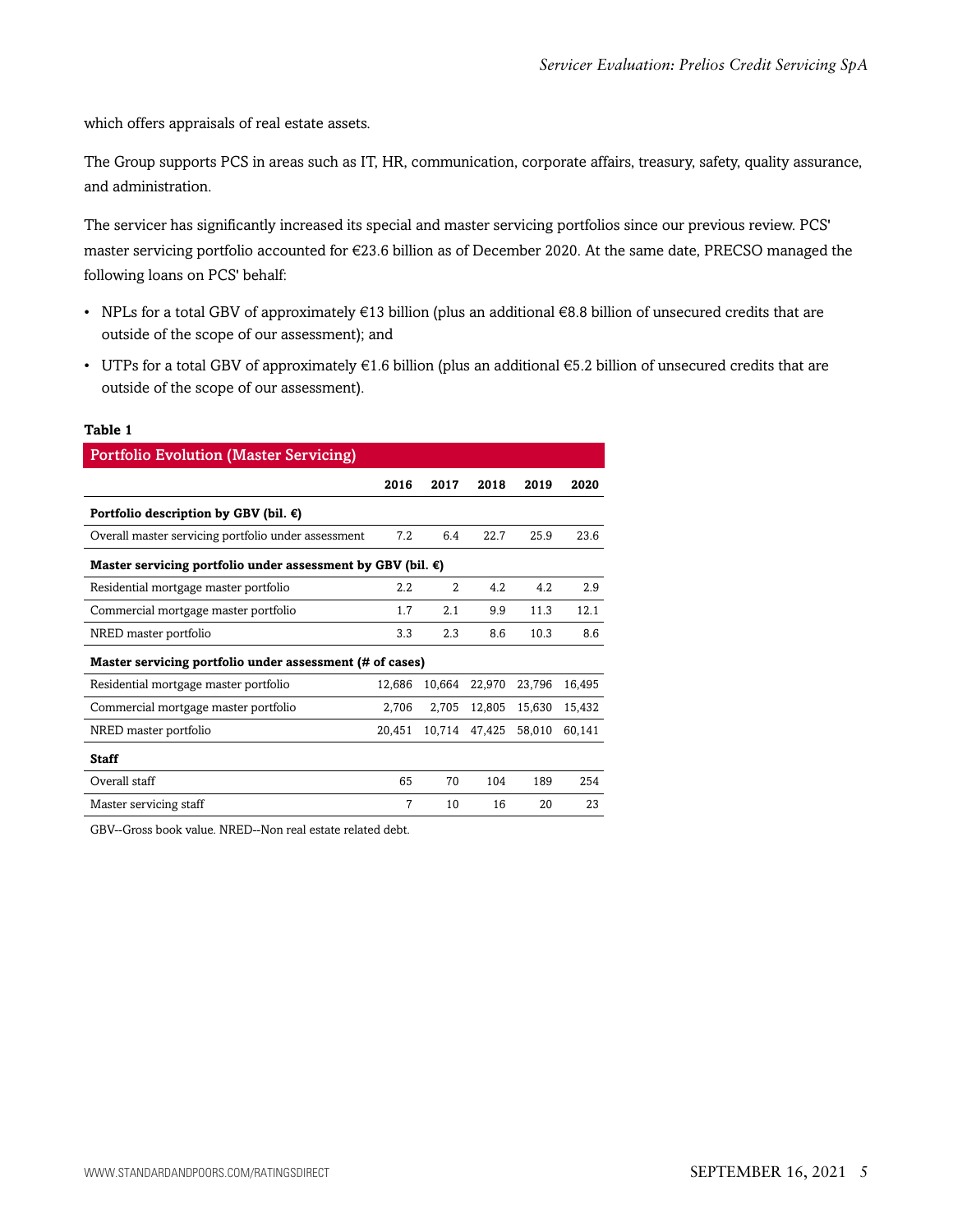#### **Chart 1**

#### Master Servicing Portfolio Evolution (GBV In Bil. €)



Source: S&P Global Ratings.

Copyright © 2021 by Standard & Poor's Financial Services LLC. All rights reserved.

#### **Chart 2**

#### Master Servicing Portfolio Evolution (Number Of Cases) Versus Number Of **Master Servicing Staff**



Commercial mortgages Residential mortgages (left Master servicing staff (right

Source: S&P Global Ratings.

Copyright @ 2021 by Standard & Poor's Financial Services LLC. All rights reserved.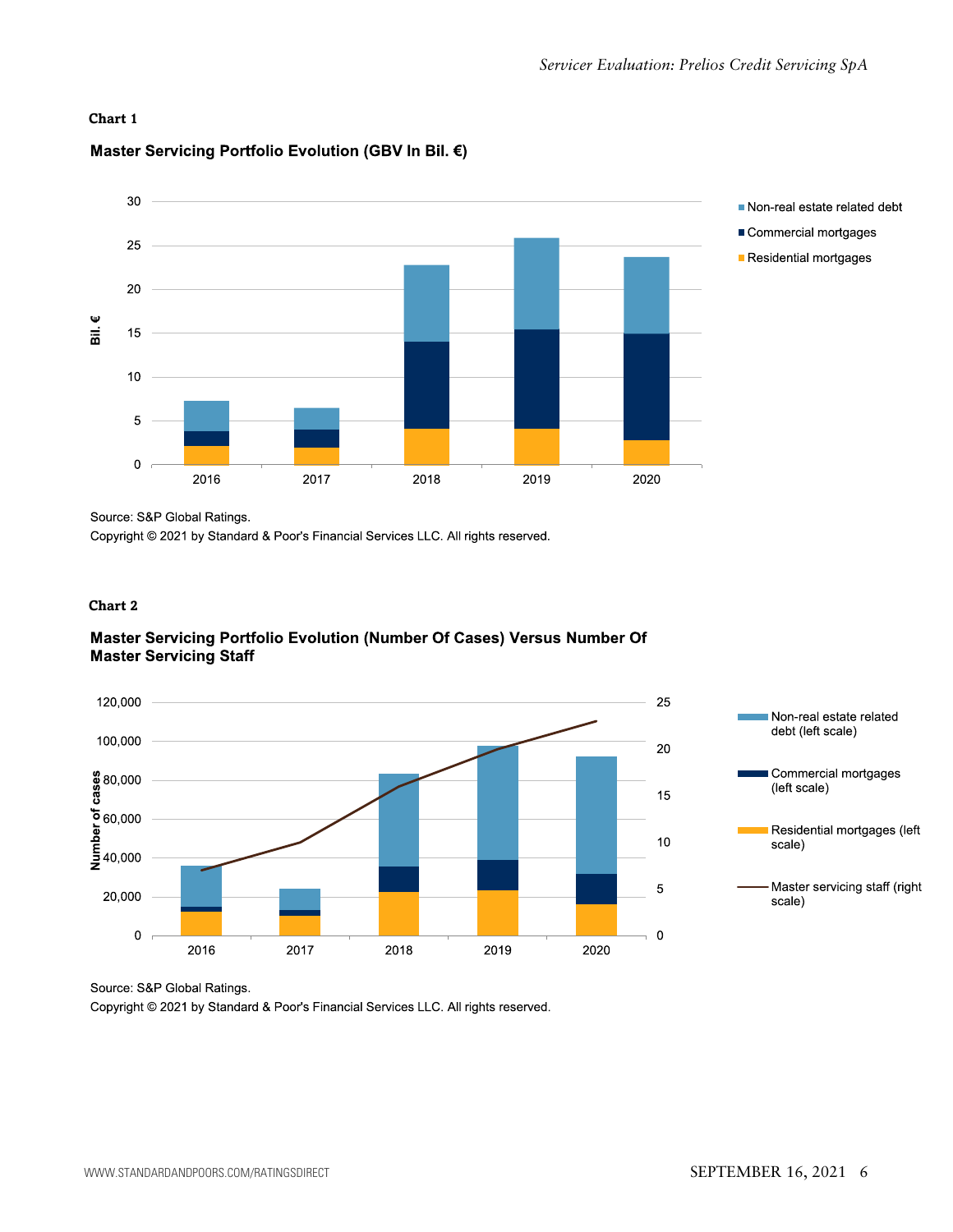#### **Table 2**

| <b>Portfolio Evolution (Special Servicing)</b>                         |       |       |        |        |        |  |  |  |  |
|------------------------------------------------------------------------|-------|-------|--------|--------|--------|--|--|--|--|
|                                                                        | 2016  | 2017  | 2018   | 2019   | 2020   |  |  |  |  |
| Portfolio description by gross book value (GBV in bil. $\epsilon$ )    |       |       |        |        |        |  |  |  |  |
| Overall special servicing portfolio under assessment                   | 1.9   | 2.5   | 11.6   | 13.3   | 14.6   |  |  |  |  |
| Special servicing portfolio under assessment (GBV in bil. $\epsilon$ ) |       |       |        |        |        |  |  |  |  |
| Residential mortgage special portfolio                                 | 0.5   | 0.6   | 2.8    | 2.6    | 2.9    |  |  |  |  |
| Commercial mortgage special portfolio                                  | 1.5   | 1.8   | 8.8    | 10.7   | 11.7   |  |  |  |  |
| Special servicing portfolio under assessment (# of cases)              |       |       |        |        |        |  |  |  |  |
| Residential mortgage special portfolio                                 | 1,861 | 2,518 | 14,143 | 14,017 | 16,081 |  |  |  |  |
| Commercial mortgage special portfolio                                  | 1,215 | 1,844 | 11,023 | 13,070 | 14,500 |  |  |  |  |
| <b>Staff</b>                                                           |       |       |        |        |        |  |  |  |  |
| Overall staff                                                          | 65    | 70    | 104    | 189    | 254    |  |  |  |  |
| Special servicing staff                                                | 25    | 27    | 51     | 104    | 160    |  |  |  |  |

#### **Chart 3**

#### Special Servicing Portfolio Evolution (GBV In Bil. €)



#### Commercial mortgages Residential mortgages

#### Source: S&P Global Ratings.

Copyright © 2021 by Standard & Poor's Financial Services LLC. All rights reserved.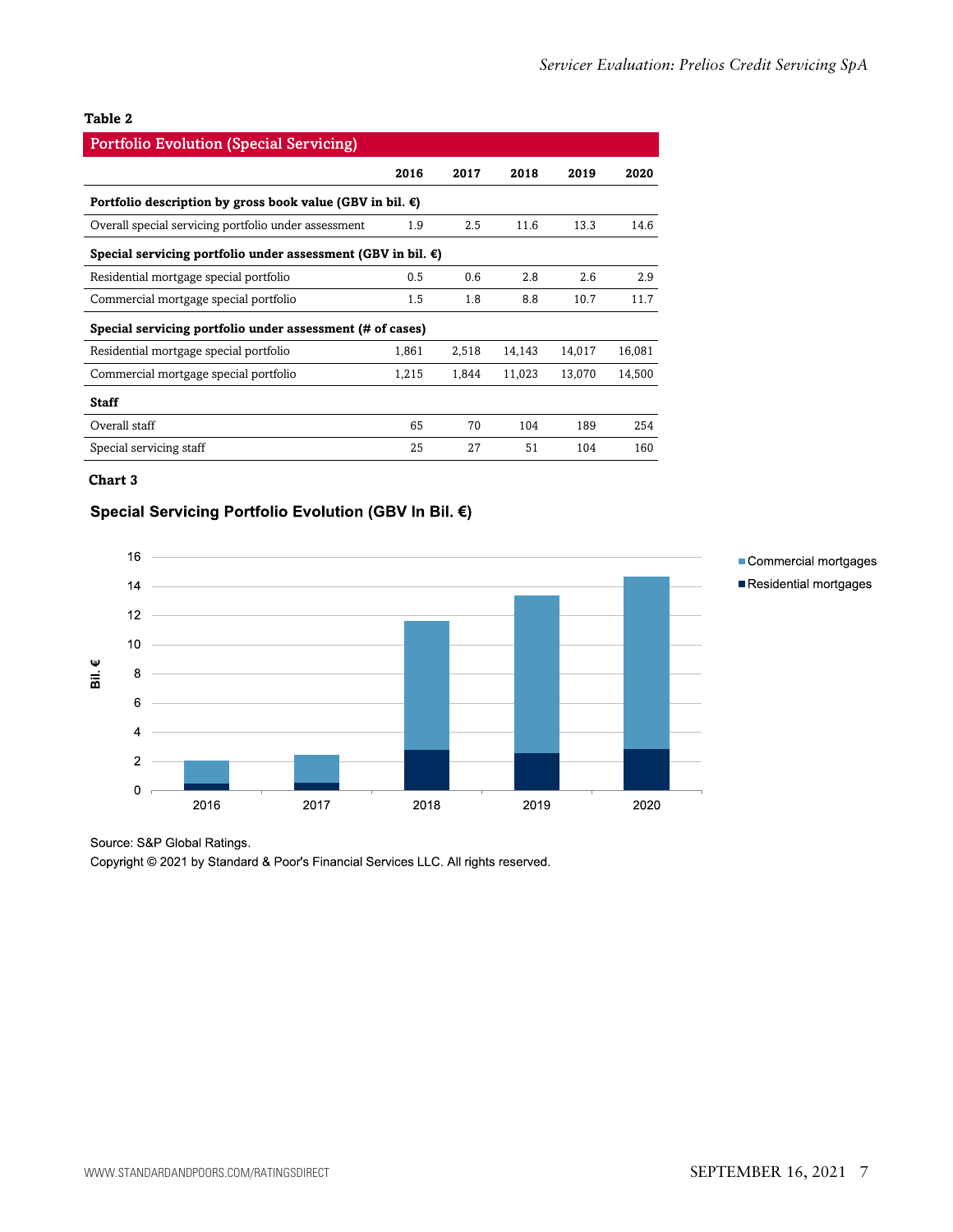#### **Chart 4**



#### Special Servicing Portfolio Evolution (Number Of Cases) Versus Number Of **Special Servicing Staff**

Source: S&P Global Ratings.

Copyright © 2021 by Standard & Poor's Financial Services LLC. All rights reserved.

Since our previous review, the servicer was appointed as master and special servicer on several public securitizations embracing the "garanzia cartolarizzazione sofferenze" (GACS) scheme. PCS was also appointed special servicer on two portfolios totaling  $\epsilon$ 9.5 billion (out of which only  $\epsilon$ 1.3 billion are in scope of our analysis) originated by ISP primarily comprising UTPs. In addition, the servicer undertook over 25 due diligence reviews and provided advisory services to various banks. Although not in scope of our ranking, the company forecasts that these relationships will lead to new servicing opportunities in the future.

As a financial entity under BoI supervision, PCS includes its business plan in its Internal Capital Adequacy Assessment Process (ICAAP), which only applies to the master servicing entity, and submits it to the central authority. BoI only provides feedback on ICAAP if issues are flagged, however, PCS reported that they have not yet received comments on the latest submission.

#### Management And Organization

The management and organization subranking is ABOVE AVERAGE across all five rankings.

#### Organizational structure, staff, and turnover

PCS staff--including PRECSO operations--more than doubled in less than two years, in line with the servicer's portfolio growth. As of December 2020, PCS staff peaked to 254 employees (from 189 in 2019 and 104 in 2018) including staff from ISP.

This well-defined organization is led by a stable and highly experienced management team. PCS' CEO is also the Group's general manager, which, in our opinion, highlights the relevance of the servicing business within the Group.

PCS' master servicing operations are subject to BoI's surveillance and it has dedicated IC functions--audit, risk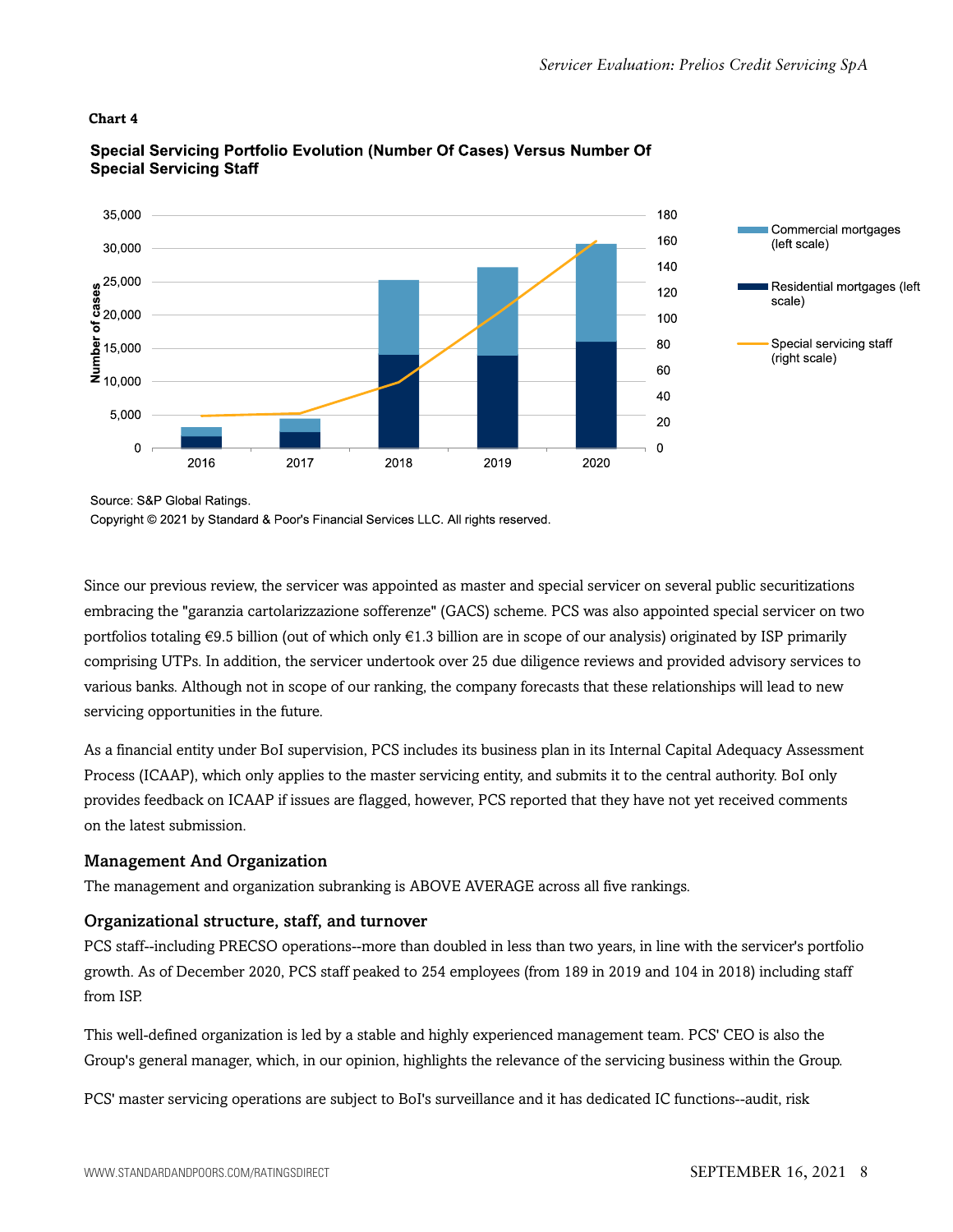management, compliance, and anti-money laundering (AML)--sitting within the servicer that report directly to the servicer's board, enhancing their independence from operations. Because PRECSO is not under BoI's surveillance, it is not obliged to have its own IC functions; it receives IC support from the Group instead.

The overall staff turnover rate has remained at stable and low levels over the past five years. However, PCS has implemented additional actions such as appraisal reviews and long-term retention plans for key employees in order to further enhance key staff retention.

#### **Table 3**

| <b>Staff Turnover Rate</b>              |      |       |      |      |      |  |  |  |  |
|-----------------------------------------|------|-------|------|------|------|--|--|--|--|
| <b>Total staff</b>                      | 2016 | 2017  | 2018 | 2019 | 2020 |  |  |  |  |
| Staff at beginning of period            | 59   | 65    | 70   | 104  | 189  |  |  |  |  |
| Number of joiners                       | 14   | 10    | 46   | 104  | 106  |  |  |  |  |
| Number of staff leaving voluntarily     | 7    | 4     | 12   | 18   | 18   |  |  |  |  |
| Number of staff leaving not voluntarily | 0    | 1     | 0    | 0    | 3    |  |  |  |  |
| Number of expired contracts             | 0    | 0     | 2    | 0    |      |  |  |  |  |
| Number of staff redundant               | 1    | 0     | 0    | 1    | 0    |  |  |  |  |
| Staff at end of period                  | 65   | 70    | 104  | 189  | 273  |  |  |  |  |
| Turnover rate                           | 13%  | $7\%$ | 16%  | 13%  | 10%  |  |  |  |  |

The average PCS staff experience is in line with STRONG ranked servicers. Tenure has decreased since 2018 due to the rapid hire of staff over the past couple of years. This is offset by recruits' industry experience, along with strong supervision and guidance from the solid management team. We noted a drop in senior management and middle management experience in 2020, related to the hire of several senior and middle managers to serve the growth of the UTP business.

#### **Table 4**

| <b>Experience And Tenure</b> |                   |            |                                   |    |                  |          |            |                                   |   |                  |
|------------------------------|-------------------|------------|-----------------------------------|----|------------------|----------|------------|-----------------------------------|---|------------------|
|                              | <b>Experience</b> |            |                                   |    | <b>Tenure</b>    |          |            |                                   |   |                  |
|                              | Sen. mgt          | Middle mgt | Staff late arrears/<br>litigation |    | Master servicing | Sen. mgt | Middle mgt | Staff late arrears/<br>litigation |   | Master servicing |
| 2020                         | 18                | 11         |                                   | 10 | 15               | 4        |            |                                   | 2 | 6                |
| 2019                         | 22                | 21         |                                   | 11 | 16               |          | 14         |                                   | 5 | 8                |
| 2018                         | 24                | 21         |                                   | 11 | 15               | 12       | 12         |                                   | 5 | 9                |
| 2017                         | 21                | 22         |                                   | 14 | 17               | 10       | 13         |                                   | 8 | 16               |
| 2016                         | 20                | 22         |                                   | 14 | 14               | 9        | 14         |                                   | 8 | 14               |
| 2015                         | 19                | 20         |                                   | 17 | 17               | 8        | 12         | 10                                |   | 13               |

#### **Training**

PCS and PRECSO receive full support from their parent for recruitment, training, and staff development. The PCS managing director works closely with a member of the Group's HR team to set HR related guidelines. The centralized HR team, comprising 11 employees, supports 660 staff across the entire Group.

The servicer has a well-defined recruitment process that includes open-day events to network with targeted candidates and promote its brand.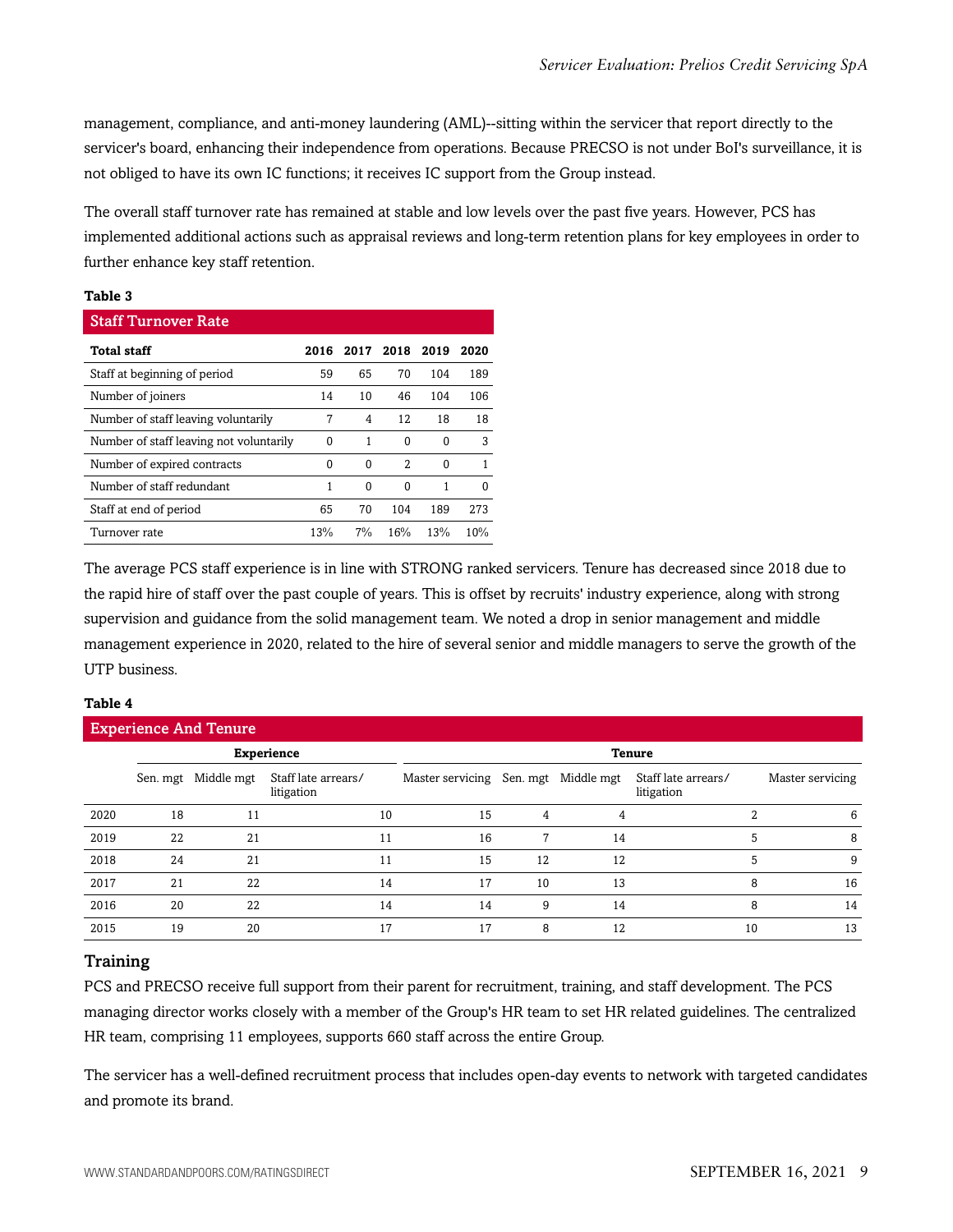PCS has an effective induction program that involves seven classroom-led modules, followed by relevant technical training. Since January 2021, PCS has been using Skilla's third-party software to provide and track specific training sessions. PCS also uses MS Excel to track overall training hours, unlike higher ranked peers that use automated systems to track completed training hours.

During the COVID-19 pandemic, PCS rolled out virtual training.

Training in 2019 and 2020 focused on regulatory, managerial, and UTP management technical training, aimed at providing a solid background to employees working for the newly established PRECSO. In 2020, BoI invited PCS to provide a full one-day training to its employees on the role of the servicer. We view this as positive, because it further demonstrates that the regulator views the servicer as reliable.

PCS' and PRECSO's people management is aligned with the Group's P&Ps. As a result, both companies have a performance management model that sets skills and abilities for each role and aims to identify gaps in each employee's skillset against those targets. The Group's HR function sets annual training and development programs for these employees to fill potential skill gaps and manage staff performance and incentive programs.

Since 2018, the Group has adopted an appraisal system whereby each employee receives their own goals and growth plan from their line manager at the beginning of each year and reviews them at the end of the year. There are also other opportunities for employees to get direct feedback over the course of the year. Growth plans are based on scorecards, which include both quantitative and qualitative objectives for each role.

The Group considers this model as a transparent means of managing individual performance against pre-set objectives, enabling it to determine training needs.

PCS maintains a good level of communication with staff, organizing regular town halls and informal meetings and using its intranet to increase staff engagement.

#### Systems and technology

The Group's IT department manages systems and technology across all companies, leveraging 16 internal resources, of which eight are fully dedicated to PCS and PRECSO, and 17 external professionals. The centralized IT team is responsible for prioritizing and delivering IT requests. It monitors the execution of ongoing projects monthly.

#### Servicing system applications

PCS' proprietary core servicing platform, Phoenix, is used for master and NPL special servicing activities, supporting the management of:

- NPL portfolios after the due diligence phase;
- Judicial and extrajudicial collections;
- Dynamic business plans;
- Collections and recovery expenses;
- Borrower data; and
- "Centrale Dei Rischi" (credit bureau information) reporting.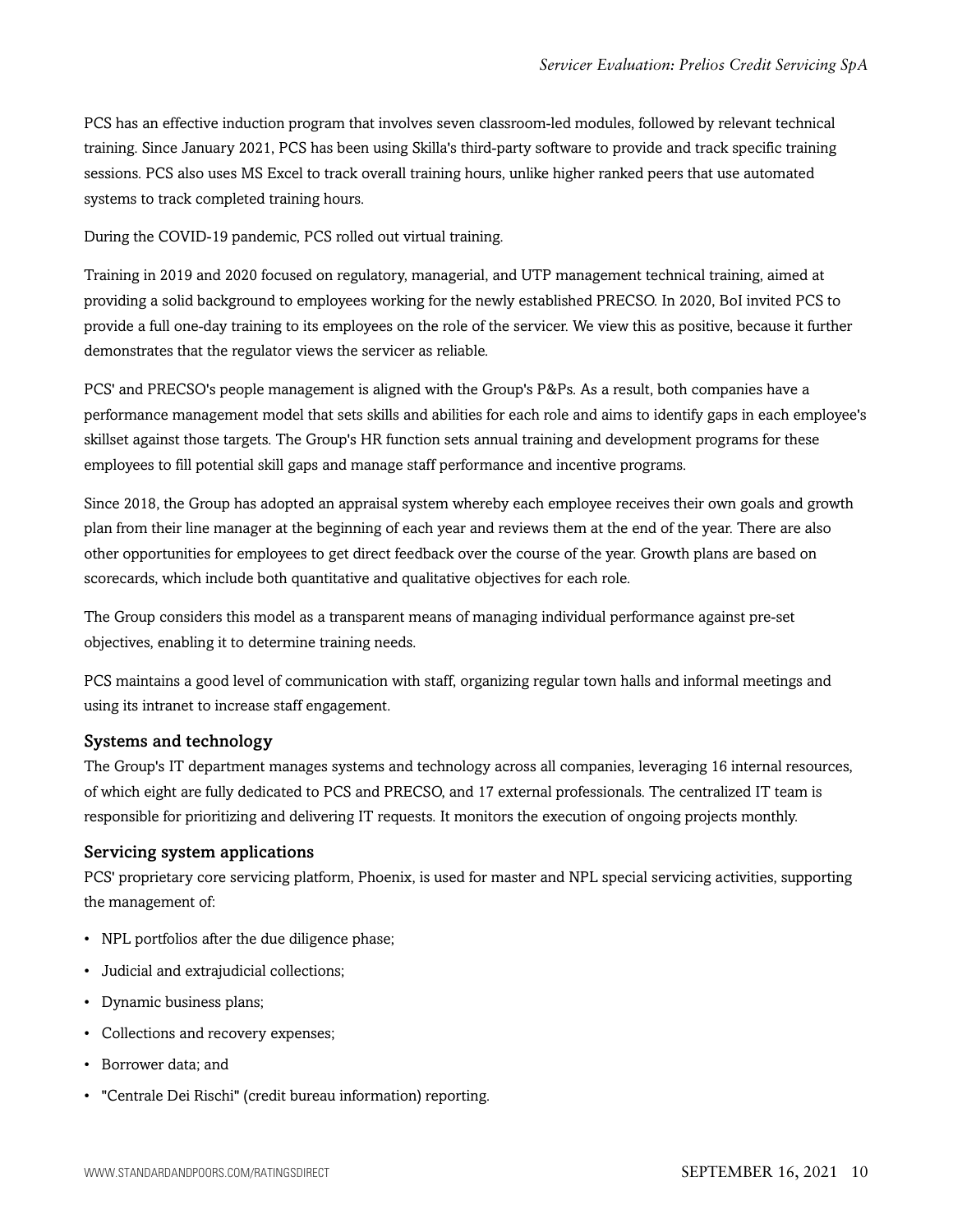Since our previous review, the Group has developed a new in-house servicing platform, Pegaso, designed to support the management of UTP credits.

Detailed user manuals for Phoenix and Pegaso are easy to read and available to all staff in electronic format.

Both Pegaso and Phoenix are web based and integrated with other software such as an accounting system (SAP) and real estate management tool (PMS). PCS and PRECSO allow authorized external parties, such as solicitors and external brokers, to access their applications through tailor-made user profile accounts where each user can navigate to necessary sections of these applications for assigned cases.

Pegaso and Phoenix have a daily feed to the data warehouse, which supports customized and standard data analysis. A basic user can extract pre-defined reports with real-time data, while advanced users can also produce customized reports. Similarly, users can access data based on their profile, so team leaders can only access the data of loan managers assigned to them.

PCS continuously upgrades Phoenix and Pegaso to meet business needs and has introduced new artificial intelligence solutions aimed at reducing manual intervention. Examples include a chatbot that serves as first level support for users accessing the loan management systems. Another example is an automatic reader that facilitates cash allocation by extrapolating information from bank transfers received on the SPV's accounts and associating it with the respective loan, credit line, and legal action, or the related installment of the repayment plan within either of the two management systems.

The Group applies the best practice of running an external IT assessment every couple of years. In 2020, Ernst & Young performed a Group IT audit that did not raise any major findings for PCS nor PRECSO.

PCS outsources infrastructure services such as the data center, network, and service desk.

Data is backed up daily and retained for three weeks. There is also a daily and weekly full file back up.

#### Business continuity and disaster recovery

PCS' application manager, who is also the Group's manager, is responsible for the business continuity (BC) and disaster recovery (DR) plans. These plans, based on business impact analysis, are updated and tested annually. BC training is also provided to all staff annually.

All employees can work securely from remote locations via web access using a corporate laptop. Following the company BC policy, if there is a major event in a localized area of any of the premises staff can move to another part of the building. Alternatively, they can work from home if the whole office building is affected. Moreover, strategic staff can be temporally relocated to one of the other company branches.

In March 2020, the Group switched to full remote working over two weeks at the start of the COVID-19 pandemic. The company was already providing smart working solutions for employees--allowing them to work remotely two days per week--so the transition to full remote working was quicker than it would have been had staff lacked this equipment. As of the date of this report, 50% of staff work remotely in split teams.

The Group has two additional third-party DR sites, one located about 150 kilometers outside Milan and an alternative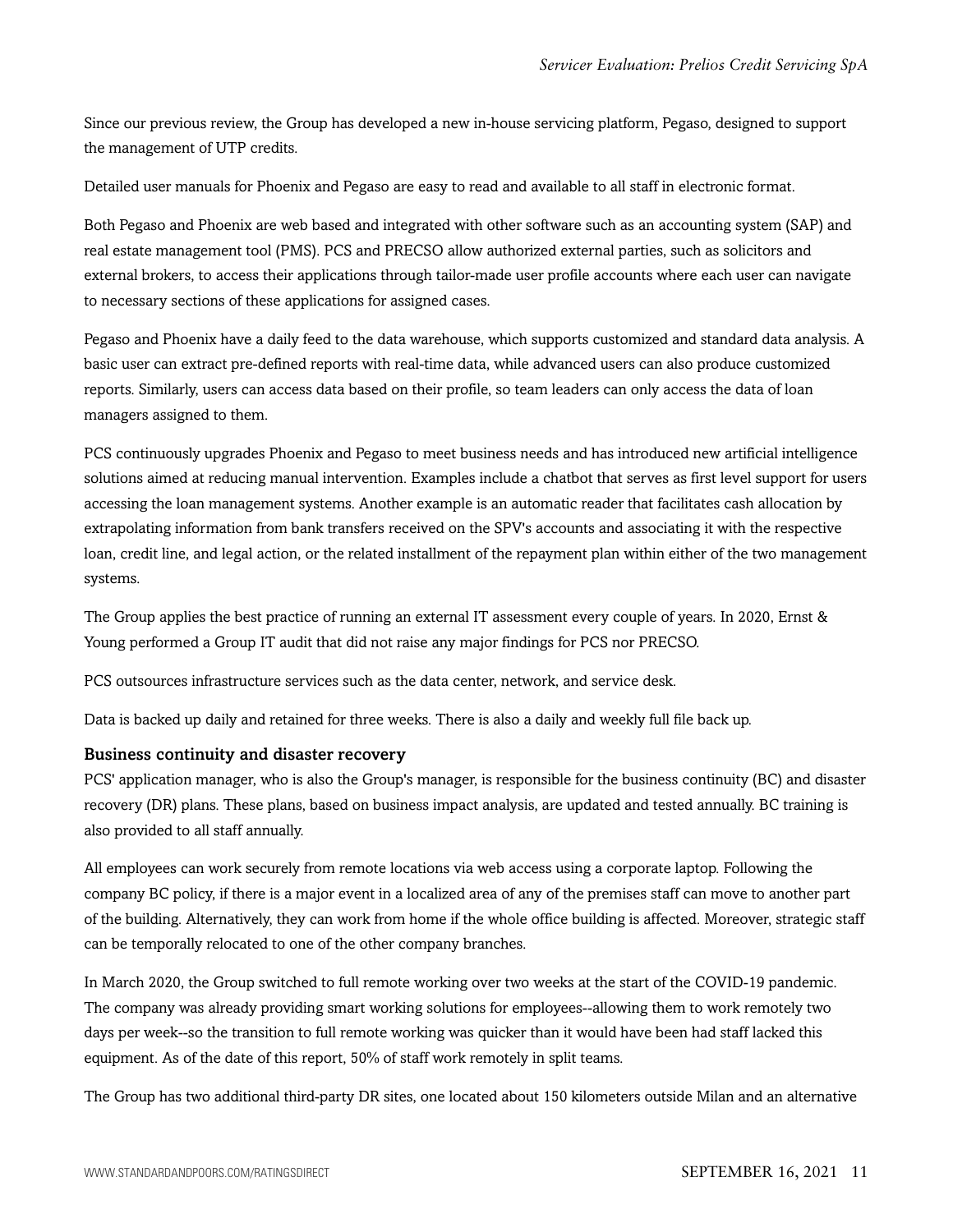site closer to Milan. Several senior Group officers compose the crisis committee, which monitors the implementation of the DR plan in the event of a disaster. The latest DR test took place in December 2020; PCS restored critical data in roughly 30 minutes, which is in line with STRONG ranked peers. This is an improvement from our previous review, which recorded roughly one hour.

#### **Cybersecurity**

PCS is subject to three annual penetration tests and vulnerability assessments, two of which are performed by third parties and one completed internally. The latest penetration test was carried out in the third quarter of 2020 by an external independent party and evidenced no critical risks. The servicer also performs periodic bimonthly phishing simulation campaigns to test employee awareness.

#### Internal controls

Other than for PCS, the Group provides IC for all its subsidiaries (including PRECSO). PCS has its own IC functions to meet more stringent requirements it needs to comply with (article 106 of the TUB). The Group and PCS each apply a three lines of defense model, in line with market best practice. Although designed and operated separately, information is exchanged frequently and all are subject to Group oversight.

#### Policies and procedures (P&P)

A single resource in PCS maintains and updates P&P manuals for PCS and PRECSO by liaising with responsible policy owners. The servicer reviews every P&P at least annually, in line with industry best practice. Additionally, the respective compliance function can propose updates because of changes to the legal framework or to the Group's directives. The new or updated procedures are published upon validation of the board, top management, legal, and compliance.

In June 2020, the servicer finalized a major project, carried out with the support of two external consultancy companies, in which all existing NPL P&Ps were reviewed and updated. In addition, PRECSO published newly produced UTP P&Ps.

Staff can access P&Ps through the company intranet and changes are communicated via email. There is version tracking in place and the compliance department controls the storage of previous manuals in the company's central repository.

#### Compliance and quality control

PCS' risk management and compliance function has increased to three resources (from one at our previous review) given the increased complexity of the business environment. This team is responsible for PCS' risk management, compliance, and AML functions.

The head of the legal affairs and compliance department takes care of compliance matters for PRECSO. The company added two new resources to the team in 2021.

The servicer has appropriate data quality checks and controls in place, including relevant boarding data checks and operational monitoring of key performance indicators (KPIs), both at PCS' and PRECSO's level.

PCS' risk and compliance officer manages AML with the support of operations and business functions, reviewing P&Ps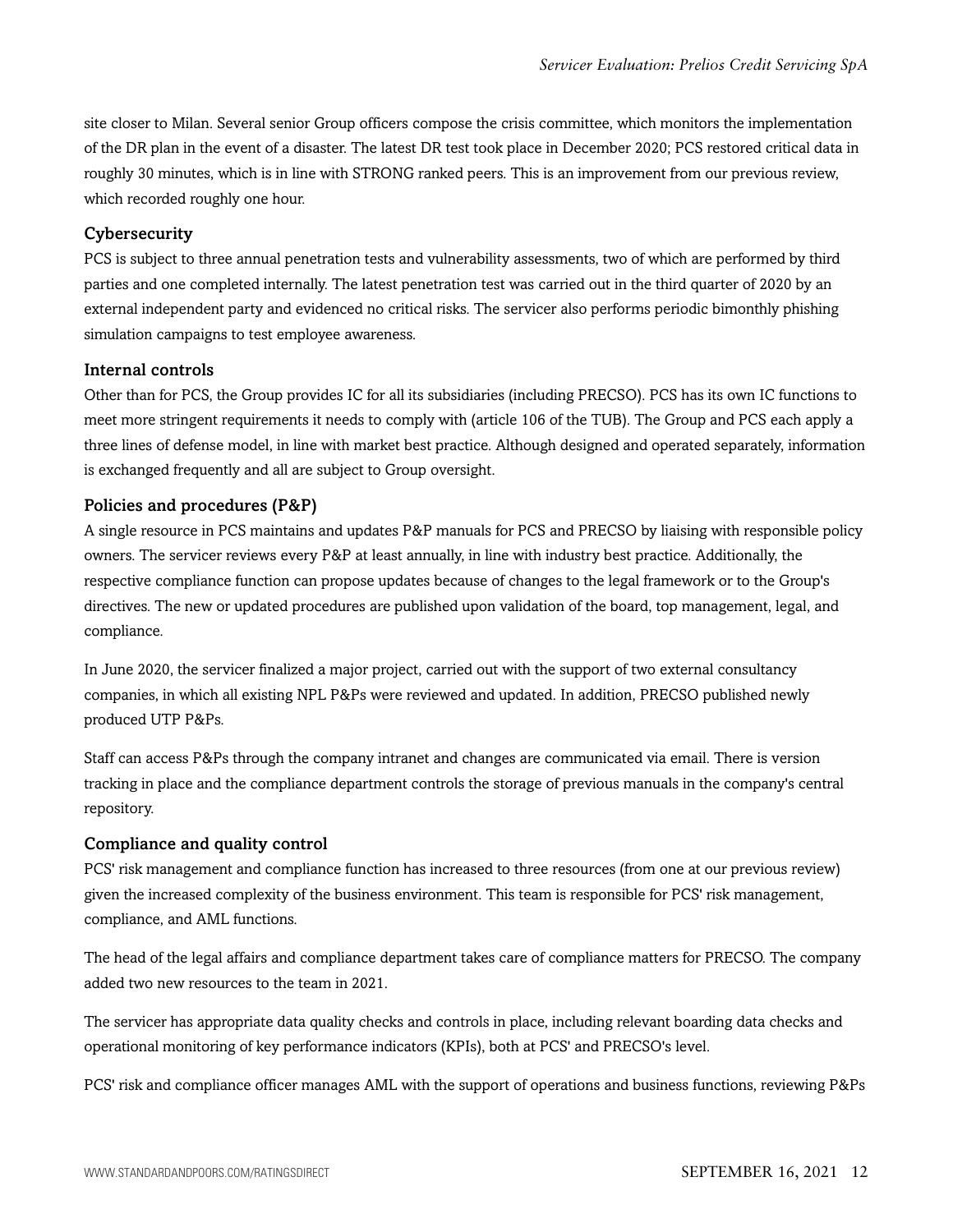to minimize the risk of money laundering. PRECSO's board of directors (BoD) is responsible for AML within that entity.

#### Risk management

PCS' risk management function identifies and evaluates all relevant company risks and suggests solutions to avoid, mitigate, or manage those risks for the master servicing operations.

To this end, PCS' risk function produces an annual risk map including, for each risk, a description, strategy (based on impact and probability analysis), mitigation actions, and owners. PCS also applies a risk register that facilitates risk tracking and the risk management process. PCS' risk function similarly supports the CFO during the ICAAP.

The Group risk function manages PRECSO's risk framework. The Group team consists of three resources who identify risks, define mitigation actions for events deemed high-risk with managers, and produce annual reporting for the BoD. The Group risk management function monitors PRECSO's main servicing collection indicators to highlight potentially risky situations at least every six months. If the projected collection flows deviate from those envisaged in the business plan, the Group risk management function analyzes the results with the relevant PRECSO's managers to agree on corrective actions. Like PCS, the Group risk management function uses a risk register to facilitate risk monitoring.

#### Internal and external audits

Three members comprise PCS's internal audit function and directly report to the servicer's BoD, creating integrity and sufficient independence from operations, in our view.

PCS' audit function applies a risk-based methodology, so risks associated to each function determine the frequency of the audit review. At the beginning of each year the board approves the plan proposed by PCS' internal auditor. It then reviews progress semiannually. If remedial actions are required, the internal auditor and the head of the relevant department identify an action plan. PCS uses a software (GAIA) to track and manage audit findings and associated remediation.

Master servicing, payment processing, and investor reporting are subject to annual audit reviews. The results of the servicer's 2020 audit activity were satisfactory, with no high-risk findings. Remediation plans are currently in progress, as anticipated. As of the date of this report, PCS had two open findings.

The Group audit team of three provides PRECSO's internal audit function. This function reports periodically to PRECSO's BoD on the results of activities carried out, the status of activities in progress, and the monitoring of any mitigation actions. As with PCS, PRECSO also uses GAIA to track and manage audit findings and associated remediation. The 2020 audit focused on the management of external NPL managers, external lawyers, and the effectiveness of PRECSO's internal controls' framework given their recent implementation. The latest audit report did not highlight any high-risk findings.

#### Complaint management

Two resources comprise the PCS complaints function, which handles day-to-day complaints for both PCS and PRECSO.

The complaints team prepares a report presented to the compliance department, which then includes it in its periodic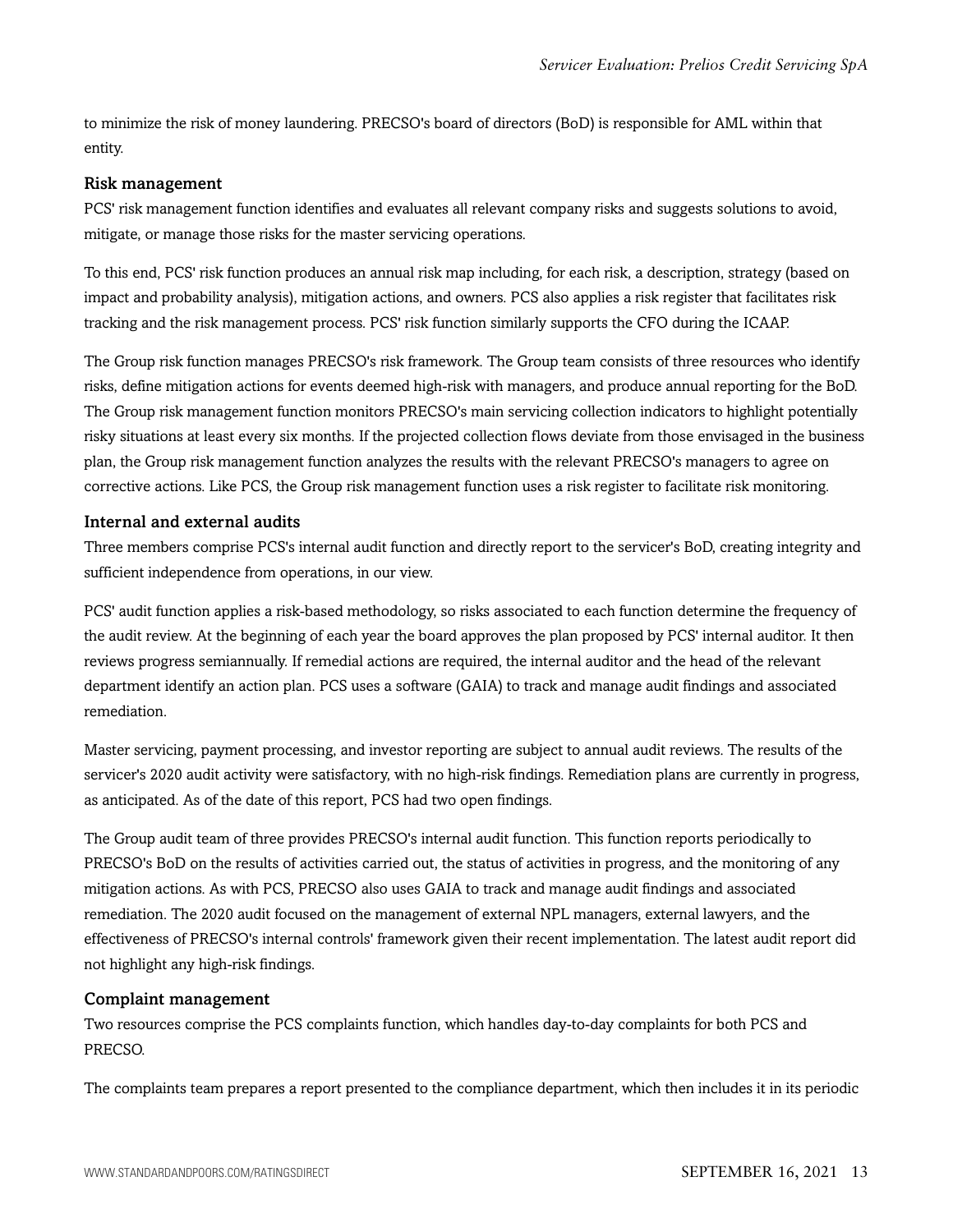report, which is shared with BOD annually and describes complaints received in the previous year and the status of their resolution.

Over the past three years, PCS has received between 200 and 360 complaints per year and resolved more than 90% of the cases within the regulatory deadline of 30 days.

The servicer explained that the portfolio growth registered over the same period caused delays for the remaining 10%, resulting in resolutions beyond the regulatory deadline. To overcome this issue, in the second half of 2020 the servicer hired two external legal companies to support the production of complaints resolutions, one assigned for UTP and the other for NPL complaints.

On the master servicing side, PCS monitors the complaints management activities carried out by its other subservicers through specific KPIs. It incorporates these KPIs in the overall subservicers' ranking.

#### Vendor management

PCS has an adequate vendor management process. The real estate department monitors the performance of external brokers, while the legal affairs team monitors the performance of the legal network with the support of loan managers. PCS selects brokers and external lawyers from the related professional registers publicly available. The business analysis department performs a pre-appointment check as part of the process to appoint external lawyers. It monitors external lawyers' workload too and redistributes cases if necessary, to achieve a sustainable distribution. Team leaders appoint external brokers to produce broker opinions. Brokers do not have access to Phoenix but can access another system called PMS, on which all broker opinions are loaded. PMS is connected to Phoenix via a nightly batch that transfers real estate information streams daily.

Finally, PCS uses a grid scoring system based on specific internal KPIs to monitor external providers' performance. This was updated since our previous review, in line with market best practice.

#### Insurance and legal proceedings

PCS has confirmed that its directors and officers, as well as its errors and omissions, insurance coverage is in line with the requirements of its portfolio size.

As of December 2020, the servicer reported that it is involved in a dispute with a third party that could have an overall economic impact of roughly €500.000. While there is a risk of losing the case, PCS, supported by its appointed legal advisers, believes there are well-founded defense reasons to oppose the counterparty's requests. In addition, the servicer has sufficient liquidity to sustain the potential expense.

#### Loan Administration

The loan administration subranking is ABOVE AVERAGE across all five rankings.

#### New loan setup

Since the beginning of 2020, PCS boarded six new portfolios of NPLs and UTPs, equal to €3.7 billion of GBV, with PRECSO acting as a special servicer and PCS as master servicer on all of them.

PCS and PRECSO have an established process for new portfolio boarding and their servicing staff participate in loan boarding process training. The companies appoint ad-hoc teams of resources for each new boarding activity and an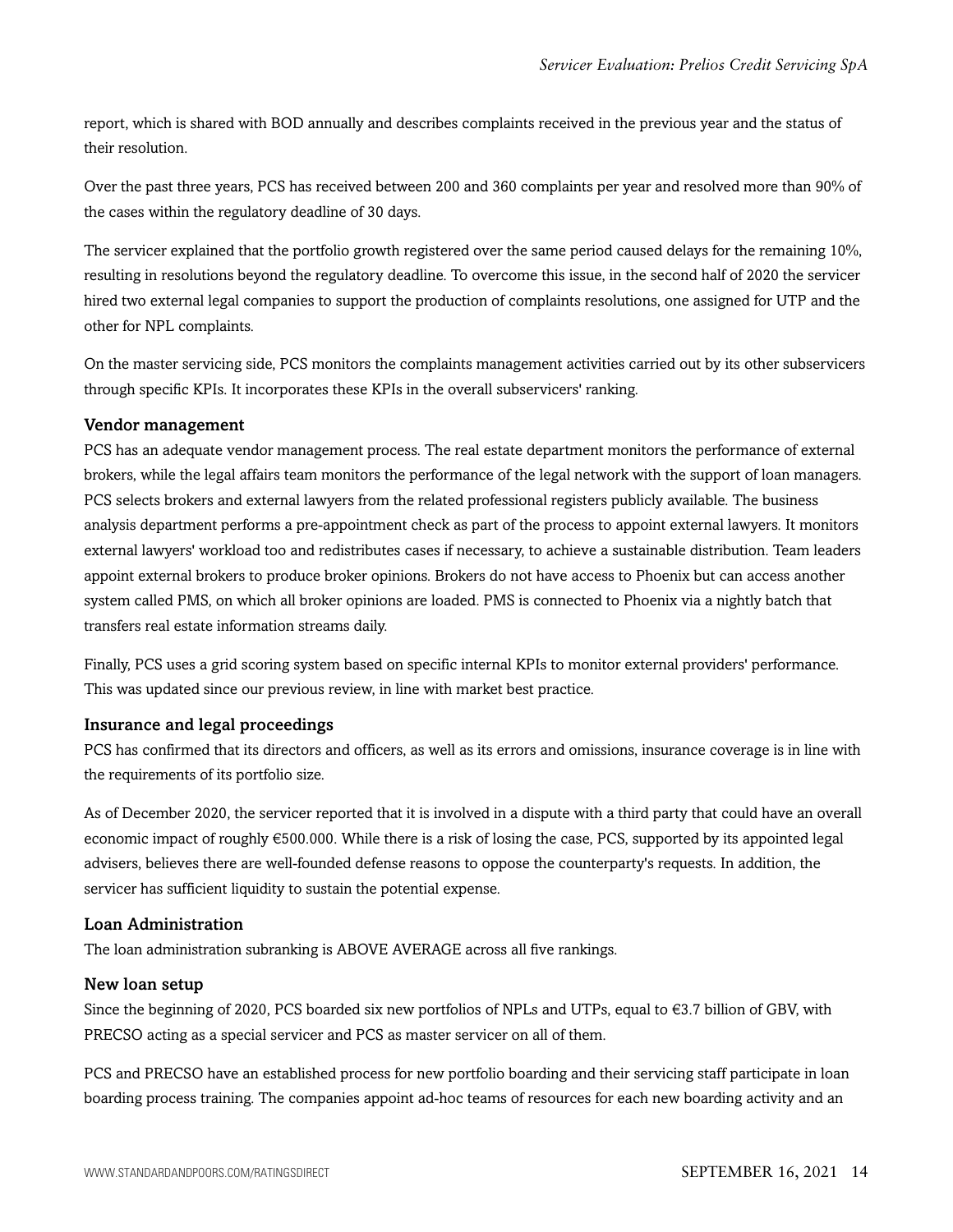internal project manager who coordinates relevant counterparties, such as internal departments and external providers. Moreover, PCS' legal and commercial functions support the project manager.

For larger boarding and due diligence initiatives, the companies use external professionals duly trained before undertaking any assignments.

Clients provide Excel files that include predefined portfolio data that is automatically imported into Phoenix for NPL credits through an Oracle-based application. For UTP credits managed in Pegaso, the banks agree specific data migration flows with the servicer. Each loan is uploaded with a minimum set of mandatory data duly reviewed before the loan becomes live in the system. The duration of the electronic boarding process depends on the size of the portfolio. It takes from 30 to 90 days from the delivery of the loan documents by the originator on average, depending on the size of the portfolio.

PRECSO sends welcome letters automatically to all borrowers, except companies in bankruptcy. In addition, the servicer contacts borrowers immediately after boarding if the bank originator has provided it with relevant contact details.

In most cases, the originator sends the relevant documents electronically. If no electronic copies or just a part of them are available, the external archive provider scans the documents using a checklist template created by PCS and now adopted by PRECSO. The provider associates the scanned copies of the loan documents to each case in the loan management system and securely stores the original documents in fireproof rooms within its premises. PCS' middle office department is responsible for checking inbound and outbound paper versions of any document requested by the loan managers.

#### Payment processing

Four PCS employees reconcile NPL payments daily through a highly automated process, using Phoenix (both as a loan management and as an accounting system). The staff work promptly to resolve unmatched payments, averaging one per month, and those temporarily held in suspense accounts. On average, it takes three-and-a-half days to resolve each case. Internal audit provides a detailed level of oversight to payment reconciliation processing and it has not raised any significant risks.

As the Pegaso UTP loan management system does not include an embedded accounting function, a third-party provider (AFAST) manages UTP payment processing. AFAST provides a daily collections report that flags unallocated items. PCS credit and middle office function liaises with the loan managers to provide AFAST with immediate information for the reconciliation of these.

#### Client management and investor reporting

The Group aims to achieve high brand visibility in the marketplace and actively attends and organizes industry events.

The Group has a business development department, reporting to the company's CEO, which promotes PCS and PRECSO services. It shares responsibility to consolidate the relationship of existing clients with the senior managers, who also hold regular client meetings on performance. The PCS portfolio management team is responsible for addressing any operational client queries.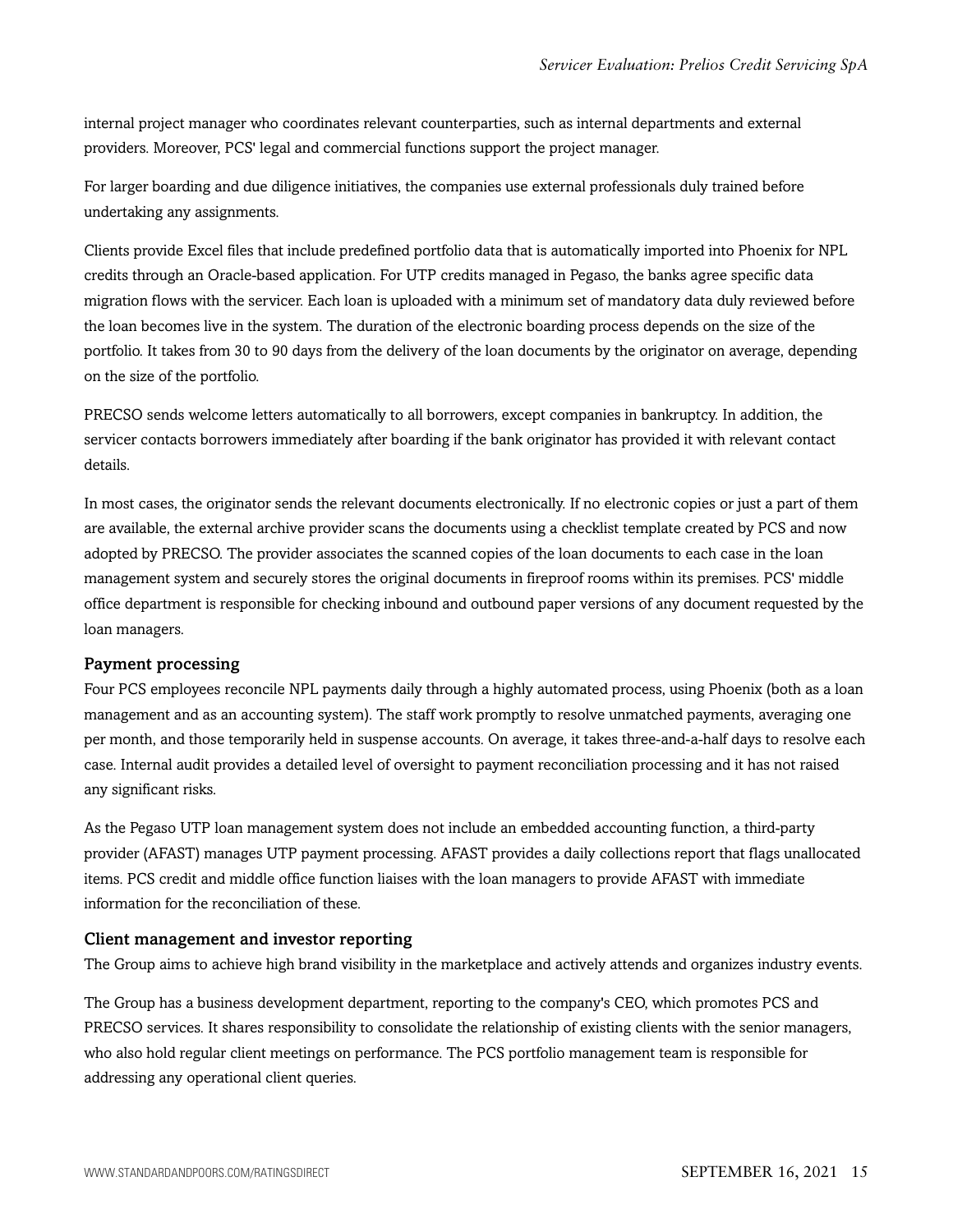Since our previous review, PCS created a reporting team of eight members, two of which were previously part of the portfolio management team, while the remaining six were hired externally. The reporting team fulfills several duties, collecting data and receiving support from other PCS and PRECSO teams. For example, PRECSO shares detailed portfolio reports showing actual versus targeted collection on the company's cloud storage through the PCS' portfolio management department. This is made available to the Group and the servicers' top management, including through smartphones via Power BI technology.

As a master servicer, PCS produces mandatory pre-defined and standardized KPI reports to various parties. At the same time, the servicer delivers semiannual and quarterly servicing reports, and ad hoc reports as required. The business analysis department also provides regular internal reporting to PCS management.

All in all, PCS has 29 full-time employees dedicated to report production and related communication.

PCS distributes reports by email in PDF format. Moreover, PCS has a website with a restricted user access area where the servicer can exchange restricted information with clients. PCS has not reported any errors or queries since our previous review.

#### Special servicing (residential and commercial mortgages)

PRECSO's special servicing teams include 71 UTP staff, 91 internal NPL loan managers, and 142 external loan managers exclusively working for PCS and PRECSO. Each team manages loans from the initial due diligence until closing, finalizing the work-out of the loan and management of the real estate-owned companies (REOCOs) when required. This includes marketing and collateral sales.

As of December 2020, PRECSO (on behalf of PCS) managed NPL and UTP portfolios accounting for €13 billion and  $€1.6$  billion (plus  $€8.8$  billion of NPLs and  $€5.2$  billion of UTPs outside of the scope of our assessment), in GBV terms, respectively. The special servicing portfolios comprises a mixture of residential and commercial positions.

As we observe in other Italian servicers, PRECSO applies the same special servicing workflow to manage residential mortgages and commercial mortgages. It manages all loans with a GBV exceeding €500.000 internally while external loan managers work the remaining positions. The external loan managers receive induction training identical to that given to internal loan managers, work on the PRECSO IT system, and apply PCS and PRECSO P&Ps. The external loan managers also report to internal PRECSO team leaders, who periodically review their performance and work with underperformers to improve their results or, as a last resort solution, replace them.

Since our previous review, the servicer created separate NPL and UTP departments, in line with business diversification and growth. Both departments have work-out units led by work-out unit heads, to whom several team leaders report on their loan managers' performance.

The loan managers, either internal or external, set and define what they believe to be the best recovery strategy for each case assigned to them, within a pre-defined special servicing workflow, coordinating and monitoring the work of external legal and real estate service providers. The resolutions include DPO, support of the voluntary sale of the assets up to auction facilitation, and repossession of collateral in auction, among others.

In line with similar servicers that we rank, loan managers target nonjudicial negotiation (out of court) settlements with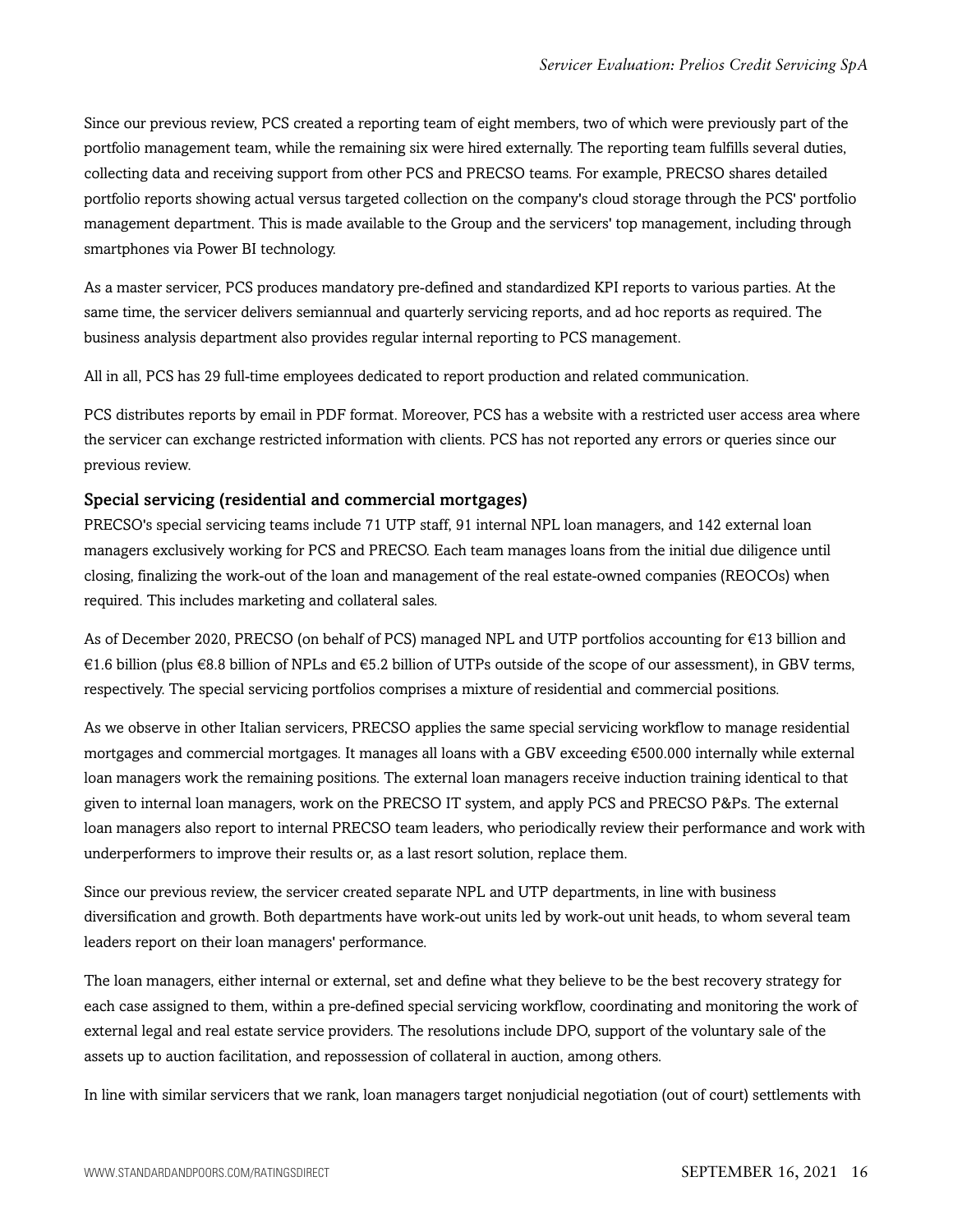debtors. This generally speeds up resolutions because the Italian legal process can be protracted. They pursue legal proceedings if no friendly resolution is feasible.

The approval process for nonjudicial settlements helps efficiently deal with NPL and UTP debtors' proposals. The loan manager inputs the negotiated proposal into the respective loan management system, which runs net present value and discounted cash flow analysis before transferring it to top management, who approve or reject it. Finally, the portfolio manager performs a final check and sends the resolution to investors for their ultimate review.

Loan managers are responsible for achieving the recovery target and for maintaining data quality. Team leaders oversee their activity and report to the heads of each work out unit, who in turn report about it in a bi-weekly call chaired by the general business manager.

As observed in other high-ranked servicers in the market, since our previous review, PCS has implemented an automatic fees calculation for external lawyers in Phoenix and in Pegaso based on the tariff schedule agreed at the time of the assignment.

The servicer reported that the COVID-19 pandemic had limited operational effect on the organization because the Group's employees had already adopted work-from-home policies on certain days before this period. Consequently, each employee already had a laptop when the crisis hit and they started working from home permanently with no delays.

Finally, PRECSO has reported positive collection results against business plans over the past three years.

#### Master servicing (residential, commercial, and unsecured credits)

PCS' master servicing department comprises 23 staff members (up from 10 at the time of our previous review as a result of the increased master serviced portfolio).

PCS' master servicing portfolio peaked at almost €23.6 billion by the end of December 2020. PRECSO works as a special servicer on over 90% of its overall master serviced portfolio and another two servicers work on the remaining portion.

The master servicing team uses Phoenix and performs the following functions:

- Bank account reconciliation;
- Monthly reporting to the Credit Risk Register;
- Ensuring that the securitization is compliant with Circolare 288/2015 on behalf of the SPE; and
- Subservicer monitoring.

PCS also performs calculation and paying agent activities out of the scope of our review.

As a master servicer, PCS needs to perform several preparatory checks on each securitization in line with BoI's Circolare 288/2015, including verifying portfolio characteristics and reviewing respective controls in place, such as the presence of a payment account for various activities.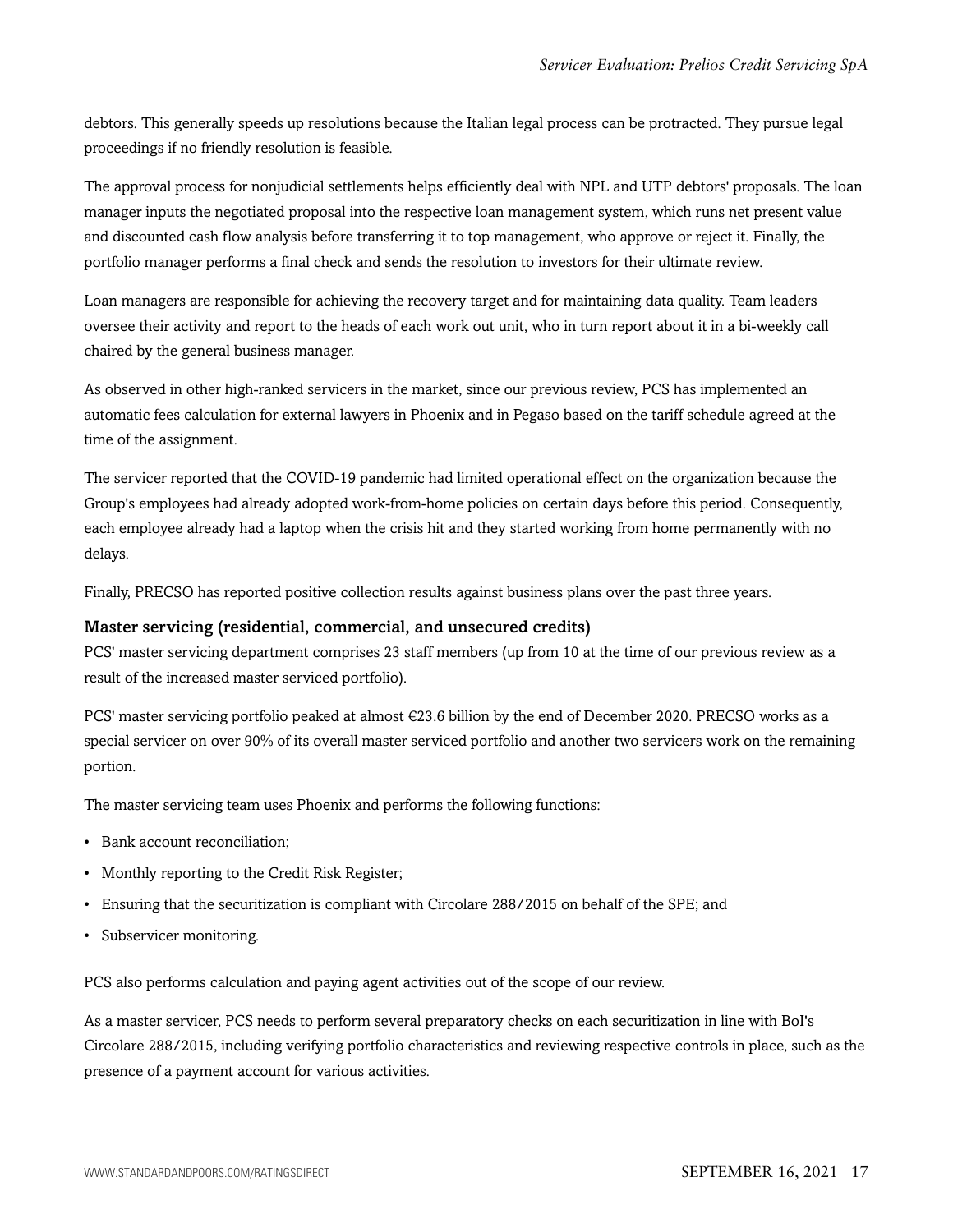The monitoring of existing subservicers follows a sound process, based on an established ranking system. The assessment ranges on a scale from 1 (lowest) to 5 (highest). It is based on a list of KPIs internally called the control panel. The director of operations, a representative of the legal department, the risk officer, the internal auditor, and the heads of UTP and NPL portfolio management meet quarterly to discuss the control panel. As a result, they can plan further monitoring activity and review the on-site subservicers visits calendar. Moreover, the master servicing team verifies cash collection performance monthly and a critical situation may trigger an earlier review of the subservicer ranking.

The company visits new subservicers within nine months from the closure of the agreement for the initial review. It then performs onsite reviews every two years for existing mandates.

In addition, the servicer performs quarterly desktop KPI checks on subservicers. During 2020 and the beginning of 2021, PCS, like its peers, did not perform any onsite reviews as a result of the pandemic.

Subservicers need to complete an annual checklist, in line with market best practice, covering information such as hardware, software, archive management, collection procedures, and internal controls. The checklist information is used as part of each subservicer's ranking and desktop review.

# <span id="page-17-0"></span>Financial Position

<span id="page-17-1"></span>The financial position is SUFFICIENT.

# Related Research

- Prelios Credit Servicing S.p.A. Rankings Affirmed; Special Servicer Ranking Outlooks Revised To Positive, Aug. 9 2021
- Select Servicer List, June 3, 2021
- Servicer Evaluation Spotlight Report™: Environmental, Social, And Governance Factors Have Consistently Powered Our Servicer Evaluation Rankings, Nov. 16, 2020
- Analytical Approach: Global Servicer Evaluations Rankings, Jan. 7, 2019
- Servicer Evaluation: Prelios Credit Servicing S.p.A., Sept. 11, 2018

This report does not constitute a rating action.